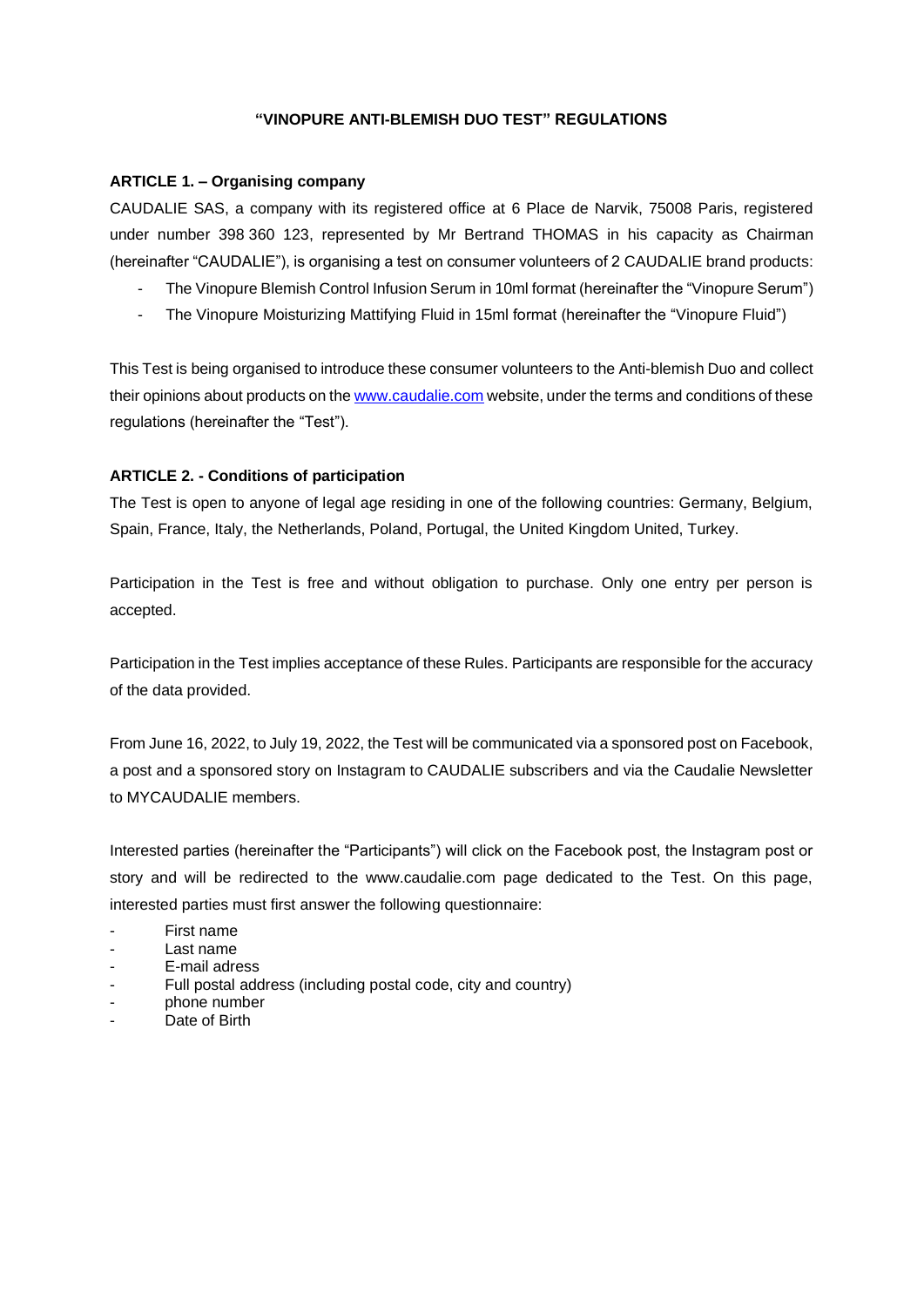## **Question 1 of 6**

How would you describe your skin type? Dry Normal Combination Oily

## **Question 2 of 6**

Do you have sensitive or reactive skin? Yes No

### **Question 3 of 6**

Does your skin have blemishes (spots, blackheads, enlarged pores)? Yes No

## **Question 4 of 6**

Do you include using a serum in your beauty routine? Yes

No

### **Question 5 of 6**

Do you already use Caudalie products? Yes No

### **Question 6 of 6**

Are you likely to leave a review about a product? Yes No

CAUDALIE will select 9,314 people to participate in the Test on the basis of the above questionnaire or information provided by MYCAUDALIE members (hereinafter the "Testers"). The 9,314 Testers will be geographically selected as follows:

Germany: 700 testers Belgium: 753 testers Spain: 1,270 testers France: 2,328 testers Italy: 1,575 testers Netherlands: 306 testers Poland: 200 testers Portugal: 705 testers United Kingdom: 1,411 testers Turkey: 66 testers